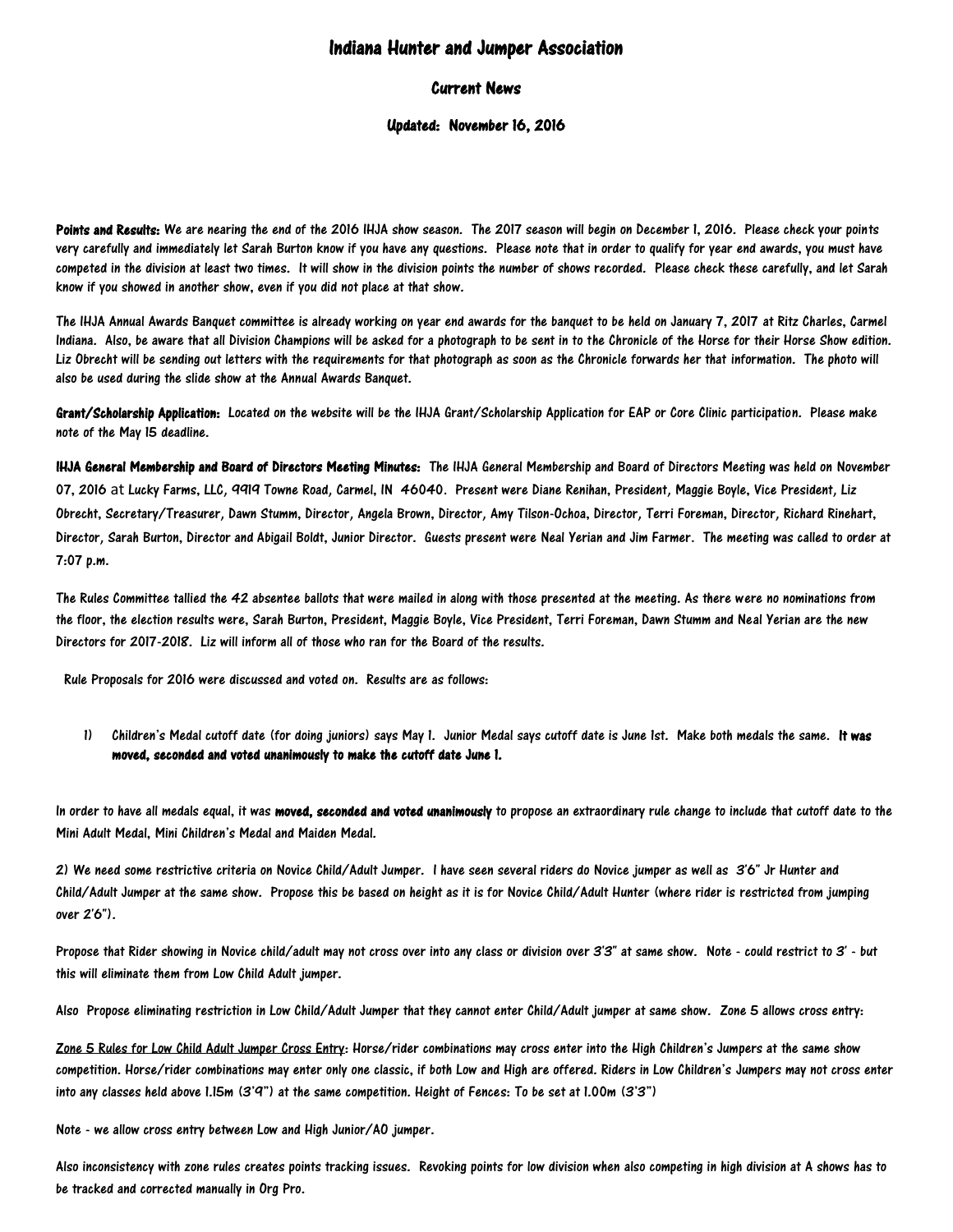#### It was moved, seconded and voted unanimously to make this rule change with the wording suggested.

4) Need to determine if we adopt Dec 1, 2016 USHJA changes re age equitation (14 and under vs. 11 and under); Green hunter vs. Pre green hunter, Young hunter.

## It was moved, seconded and voted unanimously to table this rule change to 2018.

5) Page 12 – Show Results – Add second sentence. \* All show results must be sent in electronic format from an approved show results program. If not, a \$30.00 fine will be assessed to reformat the results.

Also change the first sentence. Change the word postmarked to sent.

Change sentence Equitation classes must furnish name of RIDER not owner and Champion and Reserve, if applicable to RIDER and HORSE.

After discussion, the fee will be \$50.00, not \$30.00. It was moved, seconded and voted unanimously to approve this rule change.

The Secretary and Treasurer's Report was handed out to the Board for discussion. At this time IHJA has approximately \$62,653.67 in IHJA's checking and savings accounts.

There are currently 231 total voting members at this time, with 191 total registered horses. This is up from 189 renewed members in November 2015. Horse registrations are up from 177 registered in November 2015.

### It was moved, seconded and voted unanimously to approve the financial and membership reports

### Old Business

Banquet Committee: Committee members Amy Ochoa, Angela Brown and Maggie Boyle will be ordering the award coolers and halters and equitation awards as soon as final points are tabulated. Amy will contact the Ritz Charles to finalize the menu and set up for the banquet. They will also need to order the invitations. Jim Farmer offered to help them, and it was suggested that they contact Tricia Lautenbach, last year's chairman for advice. Liz suggested that they plan a committee meeting soon to discuss the details. Liz will order the ribbons as soon as the points are final. Kristen Moss agreed to design the banquet program and slide show again this year.

Annual Horse Show and Medal Finals: A financial report for the Annual Horse Show and Medal Finals were given to all present. Dawn suggested that going forward IHJA look for a show manager to run the show in order to keep things running smoothly. It is very difficult for the trainer/managers to attend to the show and their customers that are attending the Annual Horse Show. Discussion was also held as to the possibility of offering a stall discount for all paid stall reservations received prior to the closing date of the show. It was also suggested that a schedule be made in order for the Medal Finals to have a totally separate day to compete.

Membership: The new webpage is going to be online very soon. Paypal is now available for membership renewal and horse registration. It was suggested that if it is possible in the OrgPro program, a discount of \$5.00 per membership be offered for those renewing prior to March  $1^{st}$ . The membership will be notified that as of 2018, all memberships will be renewed/joined online only. It was moved, seconded and voted unanimously to accept this change in renewal for 2018.

#### New Business:

Abigail Boldt, Junior Director, proposed that IHJA sponsor a horsemanship clinic for its members. Other suggestions were grants for the EAP and Core IEA clinics. It was also suggested that a date and venue for a clinic be researched. The Board will set aside 2 \$500.00 grants for the EAP or Core clinics. A deadline of May 15<sup>th</sup> will be published along with an application. Awarding of these grants will be pending acceptance into the clinic and participation. Scholarship and Grant money will be set aside for use during 2017.

The Good As Gold and Granny Gardner Non Rider Sportsmanship trophy nominations will need to be sent in and voted on. The Board agreed to email any nominations that they have.

The first Board of Directors meeting of 2017 will be January 09, 2017 at 7:00 p.m.

#### It was moved, seconded and passed unanimously to adjourn the meeting.

The meeting was adjourned at 9:00 p.m.